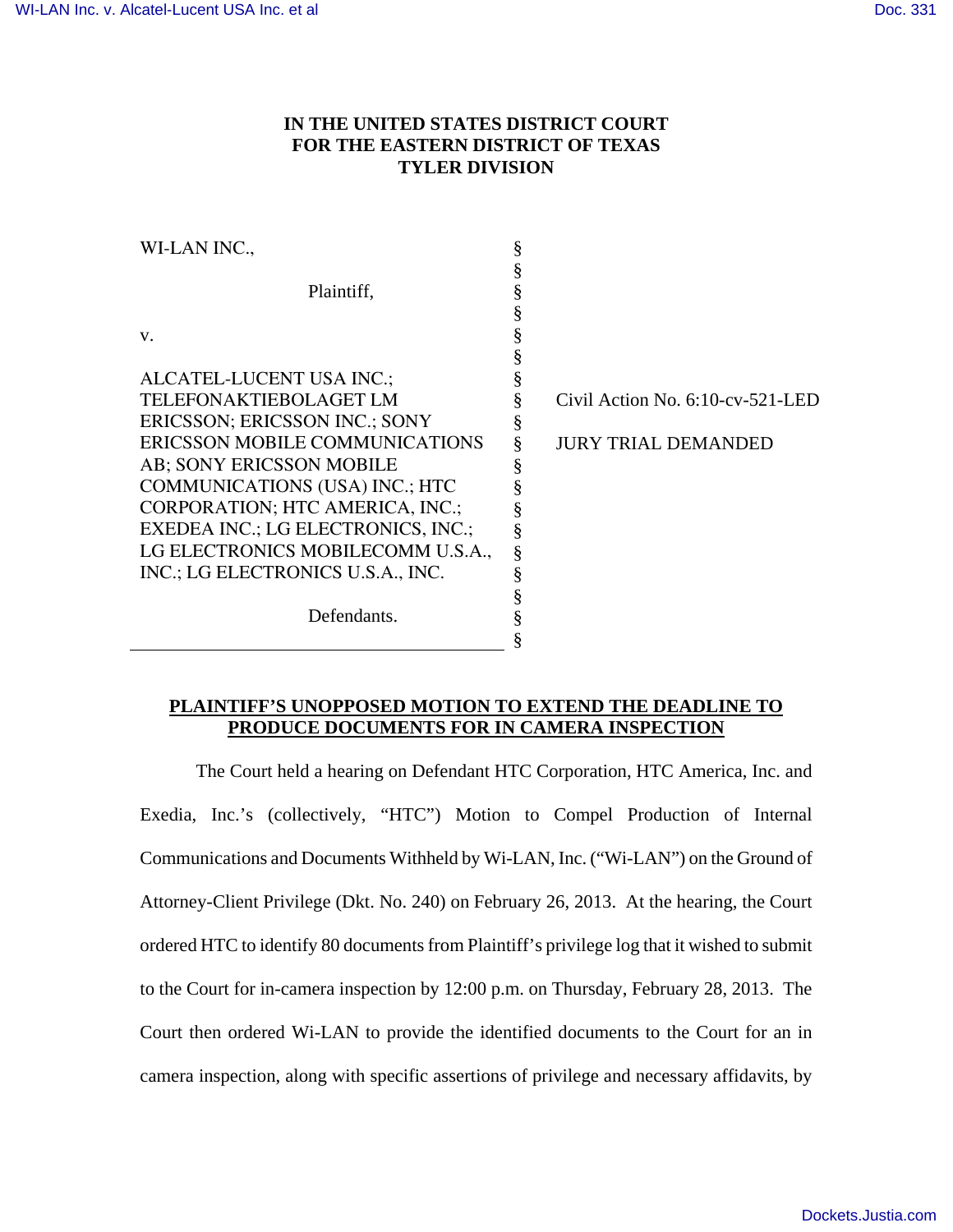9:00 a.m. on Monday, March 4, 2013. *See* Transcript of Hearing on February 26, 2013 at 35:5-13, Attached as Exhibit  $A<sup>1</sup>$ .

 However, HTC delayed in identifying the 80 documents it wished to submit for in camera review until after 5:00 p.m. on Thursday, February 28, 2013. Accordingly, Wi-LAN respectfully requests that its deadline to submit the documents along with its assertions of privilege and accompanying affidavits for in camera inspection be extended slightly from 9:00 a.m. to 5:00 p.m. on Monday, March 4, 2013. HTC does not oppose the requested extension.

 An order reflecting the relief requested herein is attached for the Court's convenience.

Respectfully submitted,

 /s/ Claire Abernathy Henry Johnny Ward Texas State Bar No. 00794818 Wesley Hill Texas State Bar No. 24032294 Claire Abernathy Henry Texas State Bar No. 24053063 WARD & SMITH LAW FIRM 1127 Judson Rd., Suite 220 Longview, TX 75601 Tel: (903) 757-6400 Fax: (903-757-2323 jw@wsfirm.com wh@wsfirm.com claire@wsfirm.com

David B. Weaver – LEAD ATTORNEY

 $\overline{a}$ 

<sup>&</sup>lt;sup>1</sup> "I am going to allow HTC to identify 80 documents, take your best 80 documents, identify those -- what is today? Tuesday. Identify those by Thursday at noon. The plaintiff will then have until Monday morning at 9:00 o'clock to submit any additional -- identify those. Then I want Wi-Lan to produce the documents for in camera inspection along with specific assertions as to each of those 80 as to what your objection is . . ."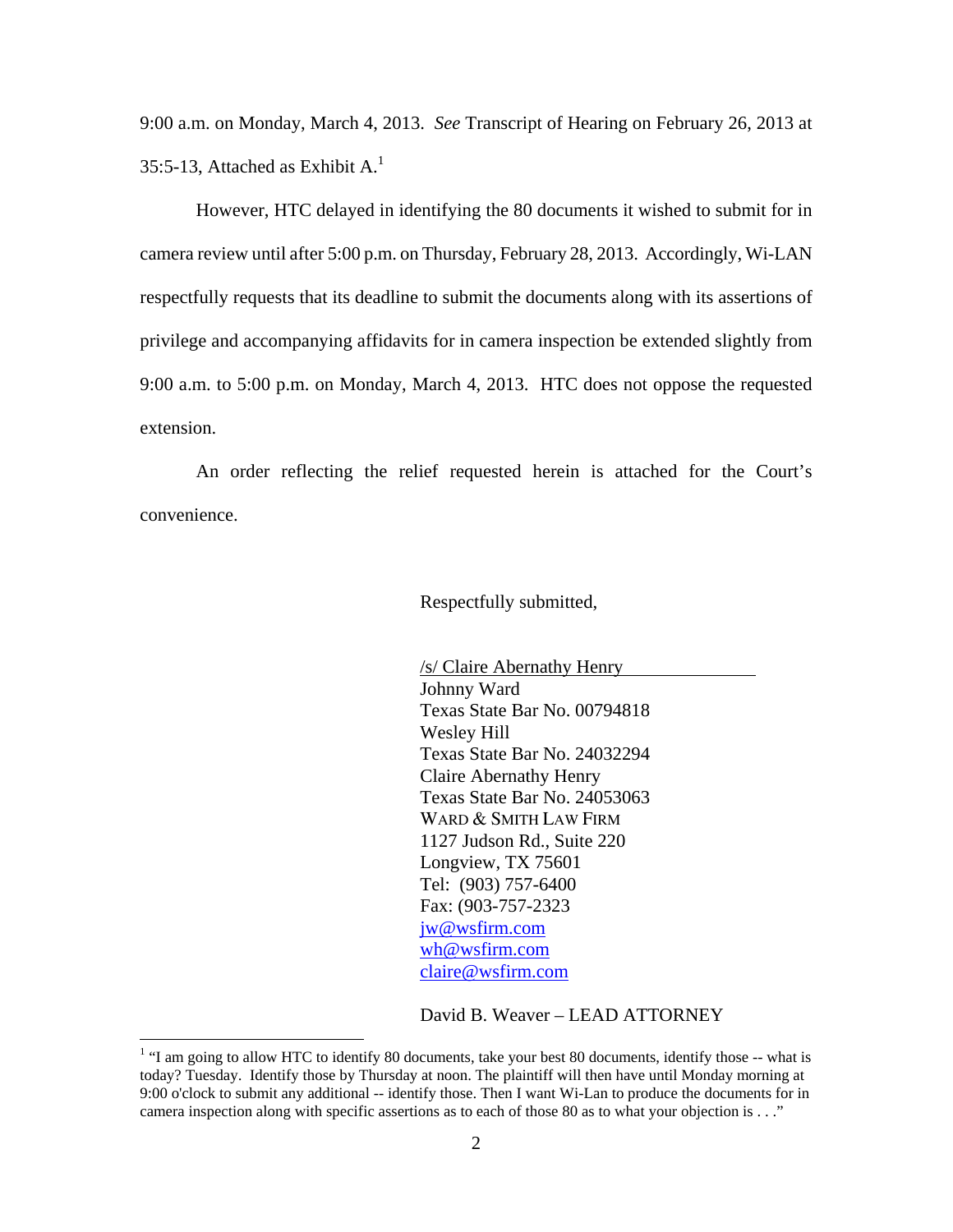Texas State Bar No. 00798576 David D. Hornberger Texas State Bar No. 24055686 VINSON & ELKINS LLP 2801 Via Fortuna, Suite 100 Austin, TX 78746 Tel: (512) 542-8400 Fax: (512)236-3476 dweaver@velaw.com dhornberger@velaw.com

Chuck P. Ebertin California State Bar No. 161374 VINSON & ELKINS LLP 525 University Avenue, Suite 410 Palo Alto, CA 94301-1918 Tel: (650) 687-8204 Fax: (650) 618-8508 cebertin@velaw.com

*Attorneys for Plaintiff, Wi-LAN Inc.*

## **CERTIFICATE OF SERVICE**

I hereby certify that a copy of the foregoing document was filed electronically in compliance with Local Rule CV-5(a). Therefore, this document was served on all counsel who are deemed to have consented to electronic service on March 1, 2013. Local Rule CV- $5(a)(3)(A)$ . Pursuant to Fed. R. Civ. P.  $5(d)$  and Local Rule CV- $5(d)$  and (e), all other counsel of record not deemed to have consented to electronic service were served with a true and correct copy of the foregoing by email on the same date.

> /s/ Claire Abernathy Henry Claire Abernathy Henry